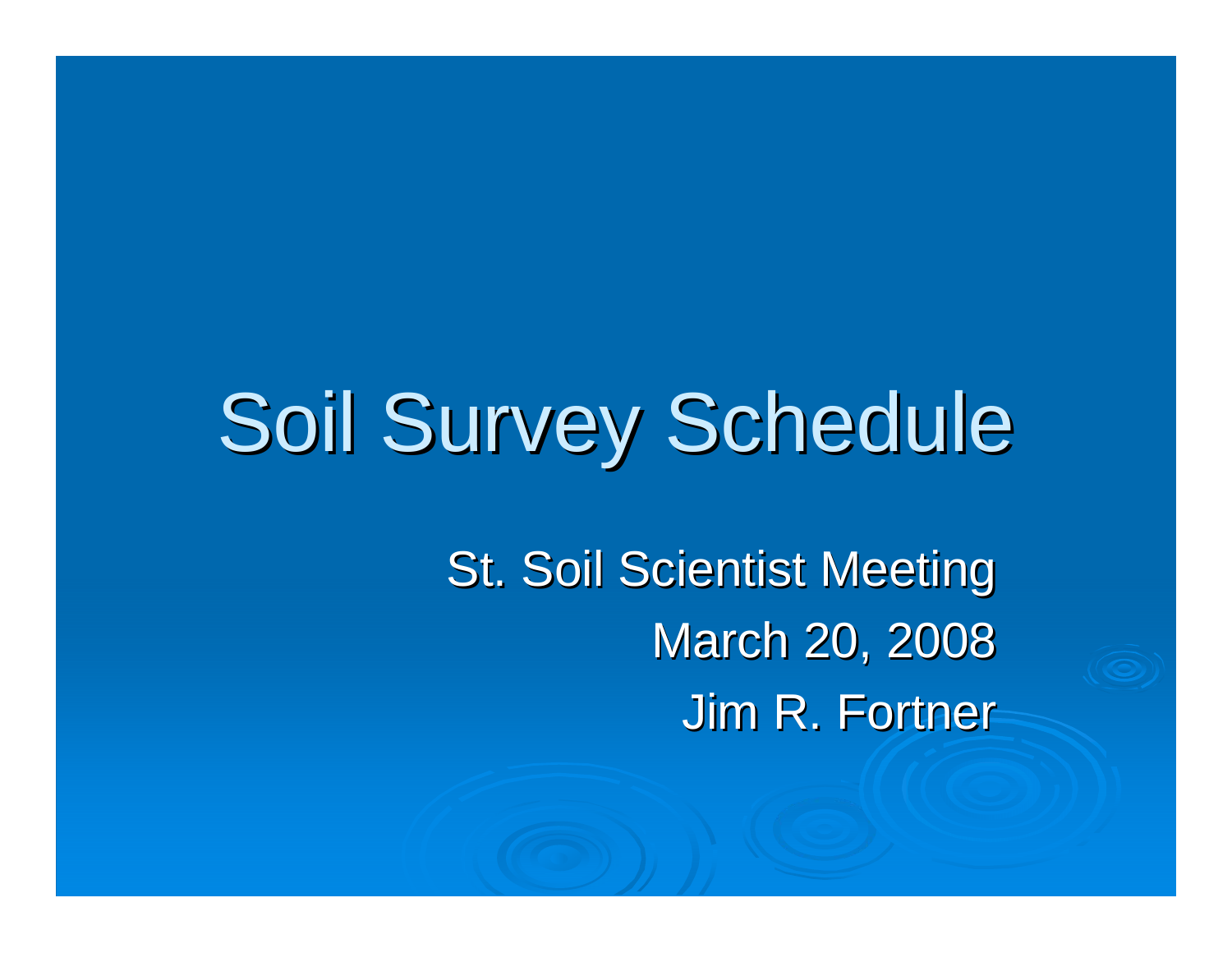#### SS Schedule Team  $-$  past and present

- $\triangleright$  Chad McGrath
- $\triangleright$  Charles Love
- $\triangleright$  Cam Loerch
- $\triangleright$  Dennis Potter, retired
- $>$  Jim Ware, retired
- ¾ Jon Gerken
- $\triangleright$  Bob Ahrens
- **Exalle Shares Kelsea, retired**
- $>$  Ken Lubich, retired
- $\triangleright$  Shawn Finn
- **≻ Gary Spivak, ITC**
- $\triangleright$  Jim Fortner
- $\triangleright$  Pam Thomas
- $\triangleright$  Sharon Waltman
- $\triangleright$  Chris Smith
- $>$  Terry Aho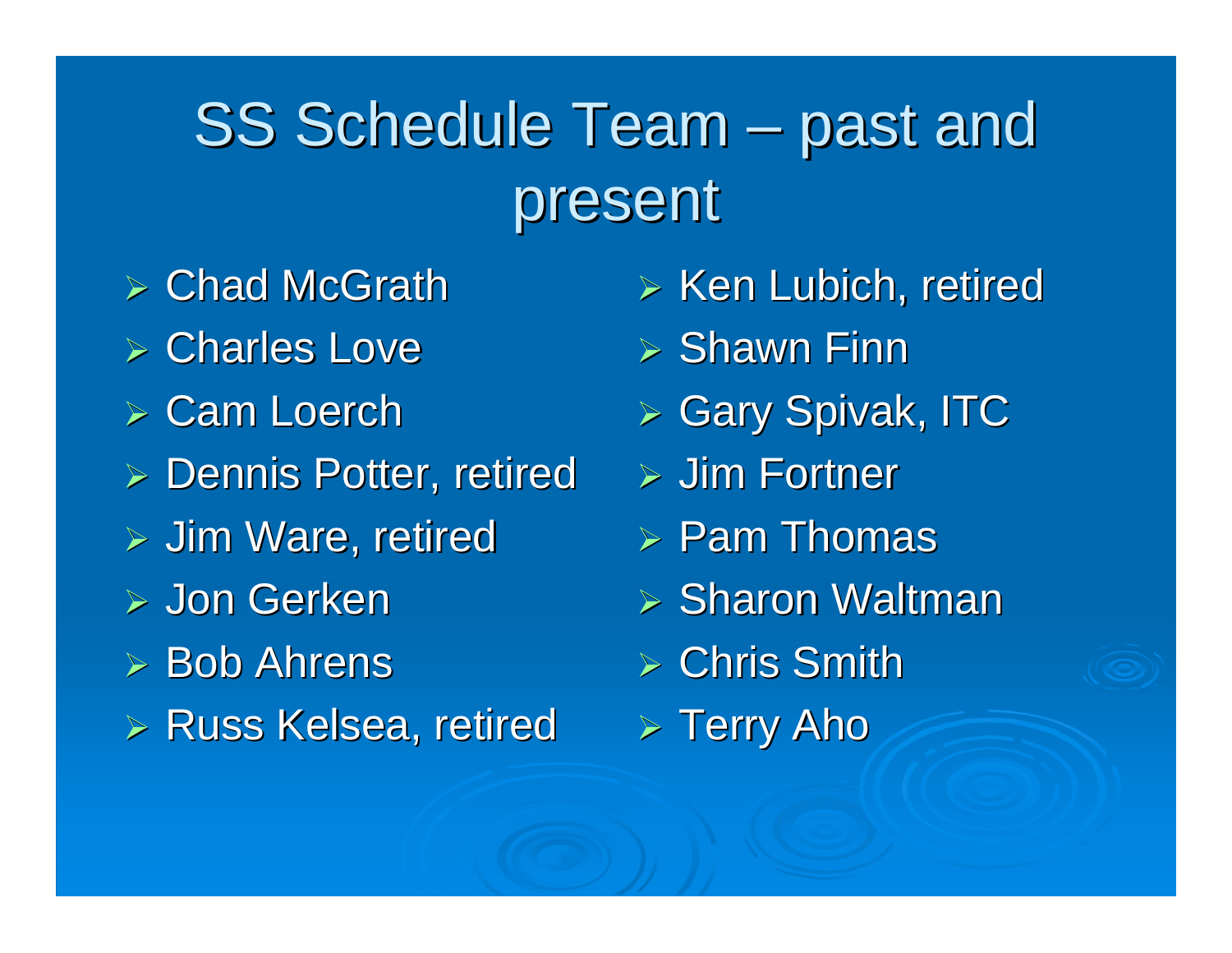# **Team Charges**

- $\triangleright$  Come up with a revised soil survey schedule structure that
	- $\bullet\,$  supports the new soil survey organizational structure
	- addresses long-term needs of the Soil Survey Program, including technical soil services activities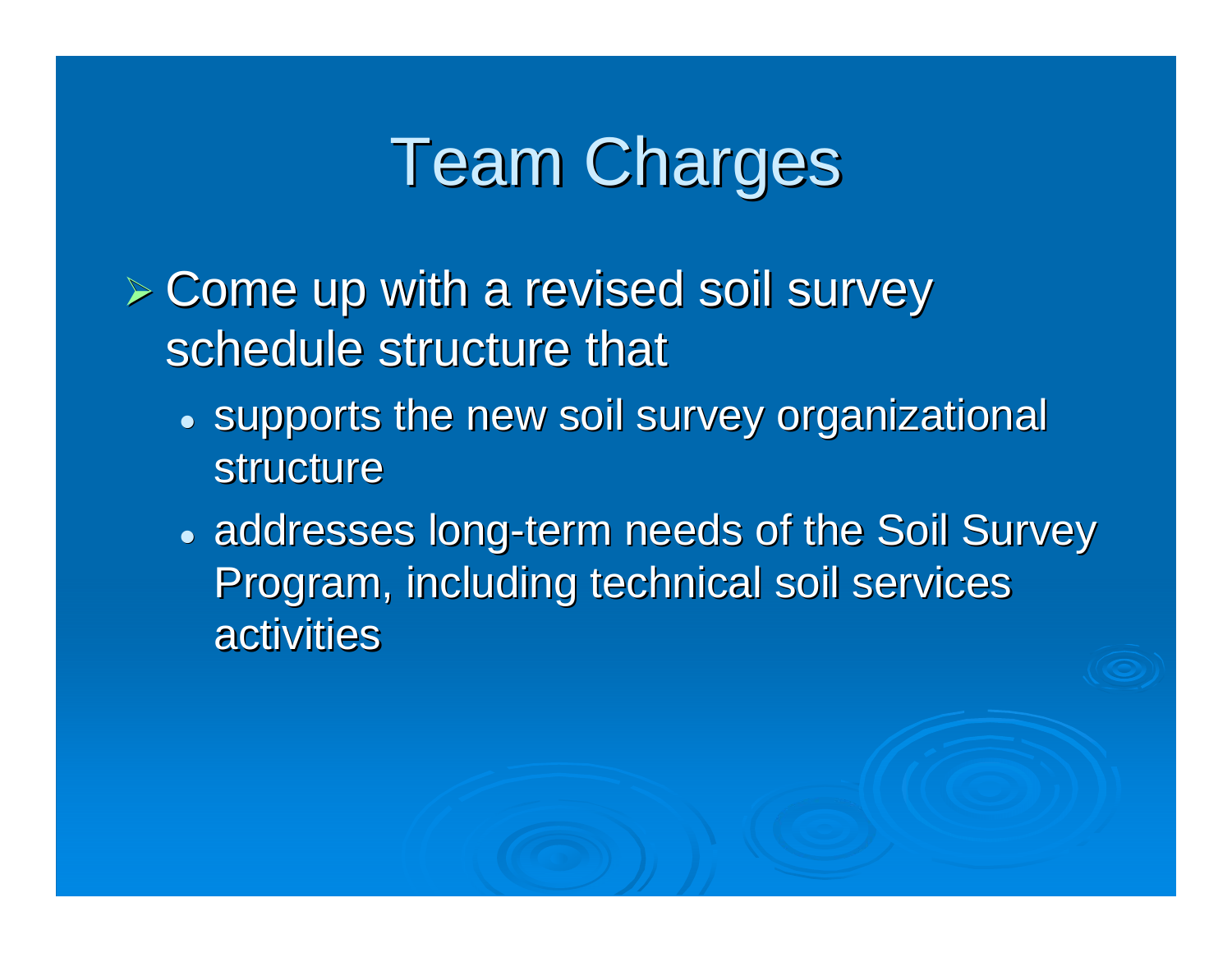# **Concepts**

 $>$  Goals and progress to be project based

- Update work to be based on developed project plans
	- $\mathbb{C}$ Progress counted when affected data are posted to SDM
- $\bullet\,$  Initial soil surveys to be treated as a project
	- $\mathbb{C}$ Initial mapping acres to be reported as currently done
- $\bullet$  A project consists of a group of map units as  $\bullet$ defined in project plan.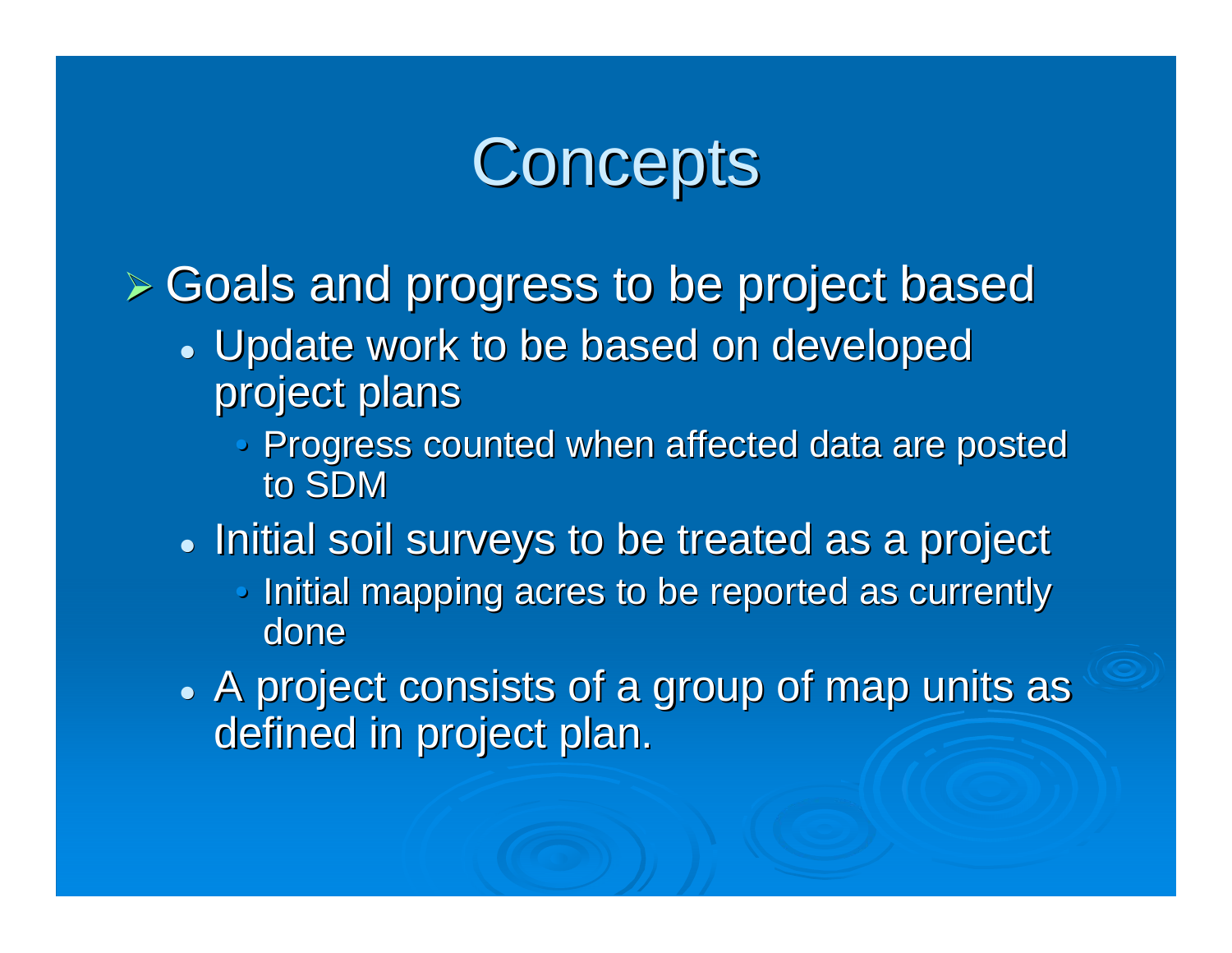

≽ Progress on 'milestones' towards completion of a project can be recorded

¾ Accomplishments in Technical Soil Accomplishments in Technical Soil Services arena can be recorded

 $\triangleright$  Individuals reporting progress will need to have a NASIS login.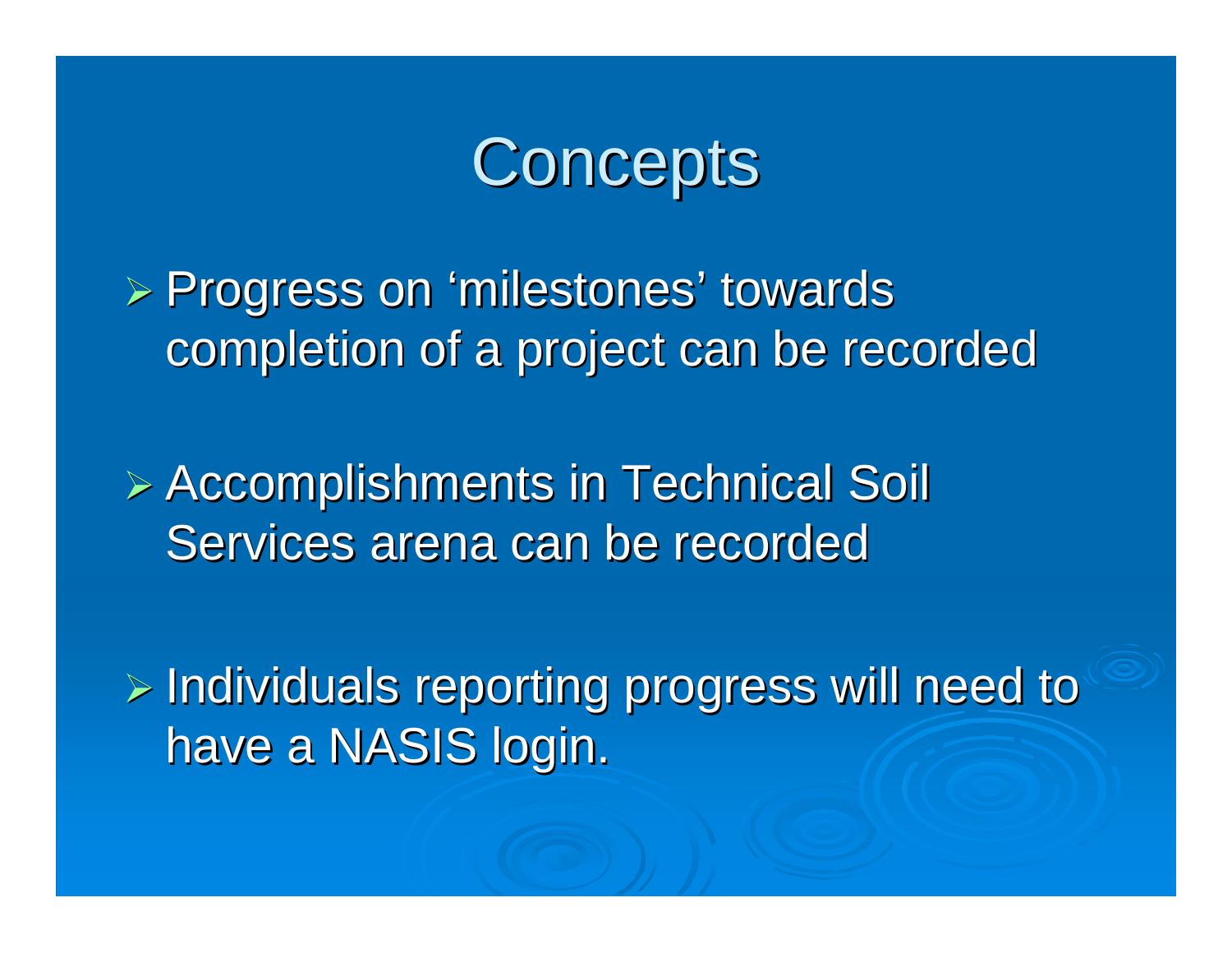### Concepts – cont'd

- $\triangleright$  To meet full business requirements requires spatially integrated NASIS.
	- Desire is to be able to graphically show progress areas
	- Would like to graphically designate these areas without entering tabular data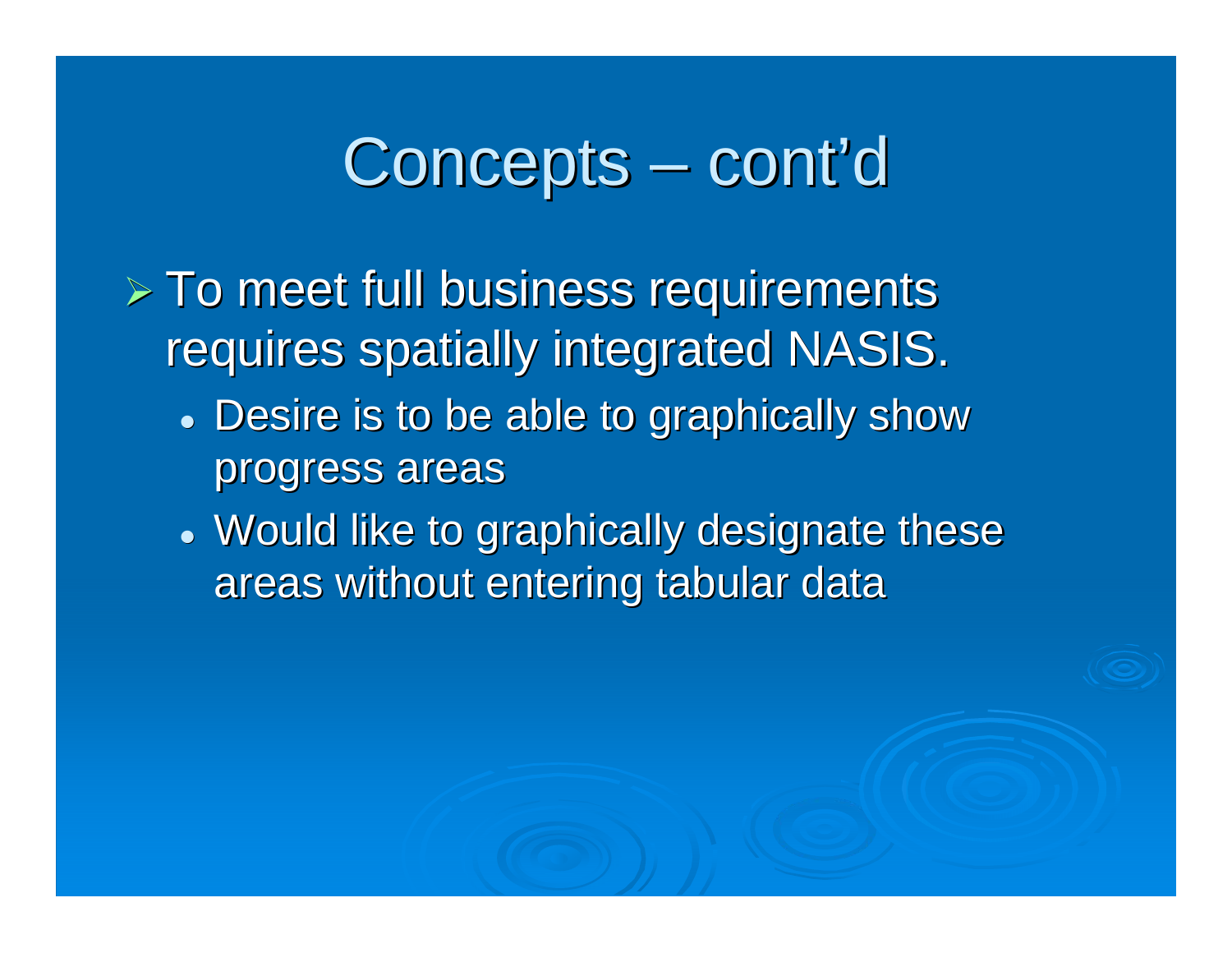# Implementation in 6.0

- $\triangleright$  Phase 1 will not be directly spatially enabled
	- Some progress data could be linked to SSURGO data to display graphically
- $\triangleright$  Tabular reports similar to current ones will be available.
- $\triangleright$  Report output to be accessible by PRS as  $\triangle$ done now.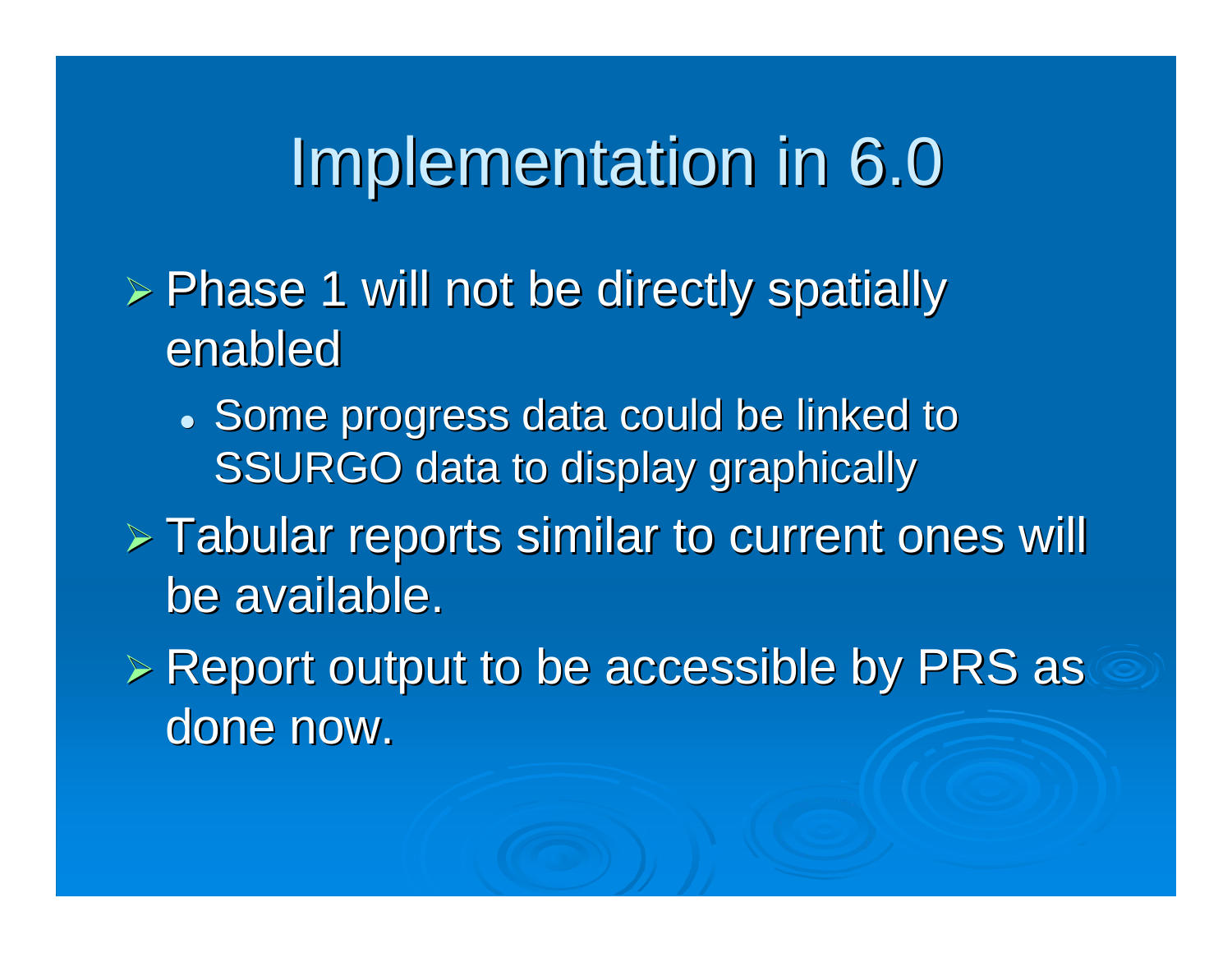# **Data Conversion**

- $\triangleright$  Each existing Non-MLRA Soil Survey Area legend that has goals and/or mapping progress will have a Project record created progress will have a Project record created
	- Goals and progress data will be moved from the Legend tables to new Project tables.
	- Link to same Area record
	- Several items currently in Legend table will be converted to milestones  $\mathcal{L}_{\mathcal{A}}$  $-$  digitizing,  $\,$ compilation, English and tech edits, etc.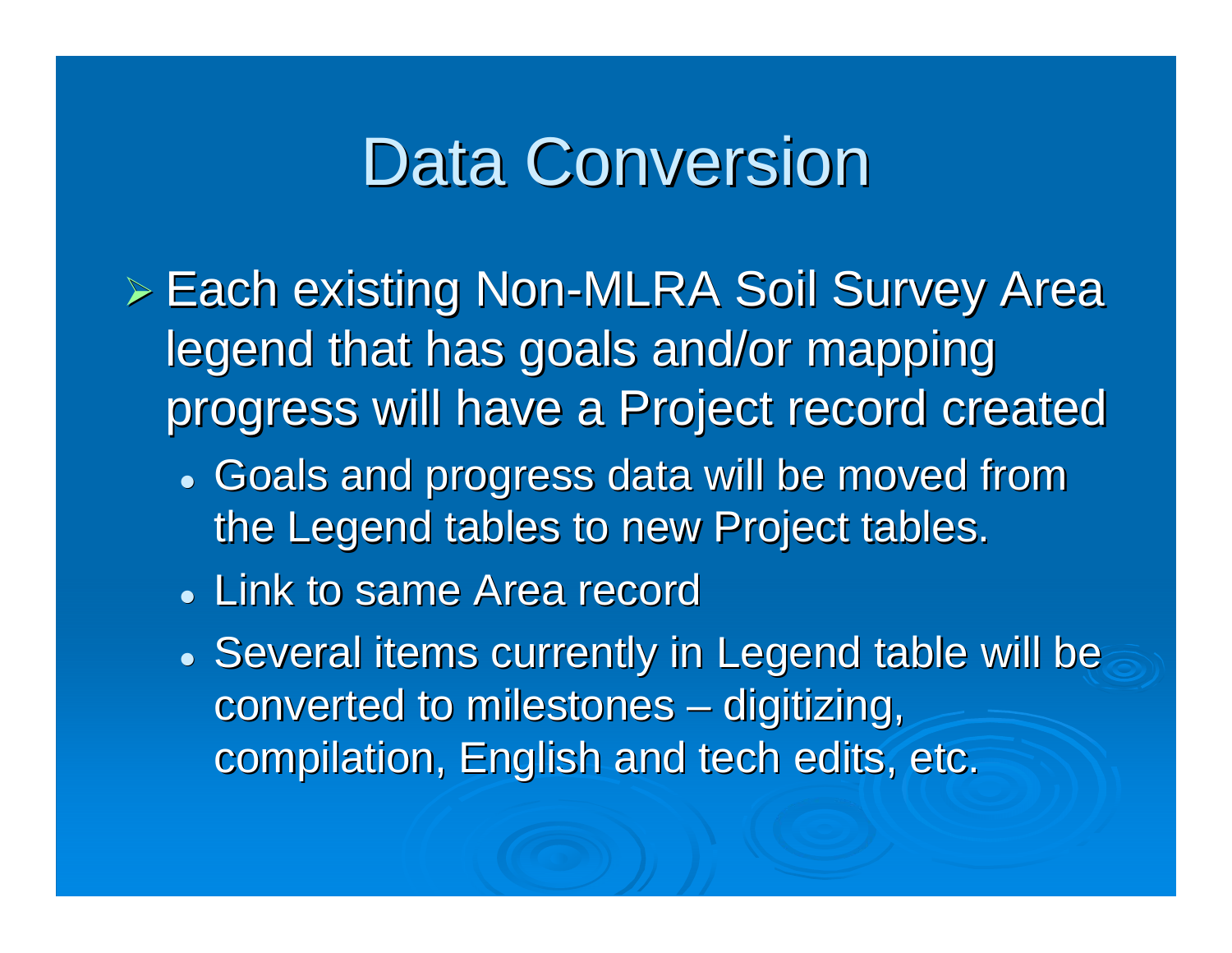# Timeline

 $>$  To released as part of NASIS 6.0 this fall.

- **Operational for entering FY09 progress.**
- FY 09 goals may need entering prior to data conversion.
- $\triangleright$  NASIS reports will be updated after release of 6.0

 $\triangleright$  At least initially, there will NOT be a Web SS Schedule application available.